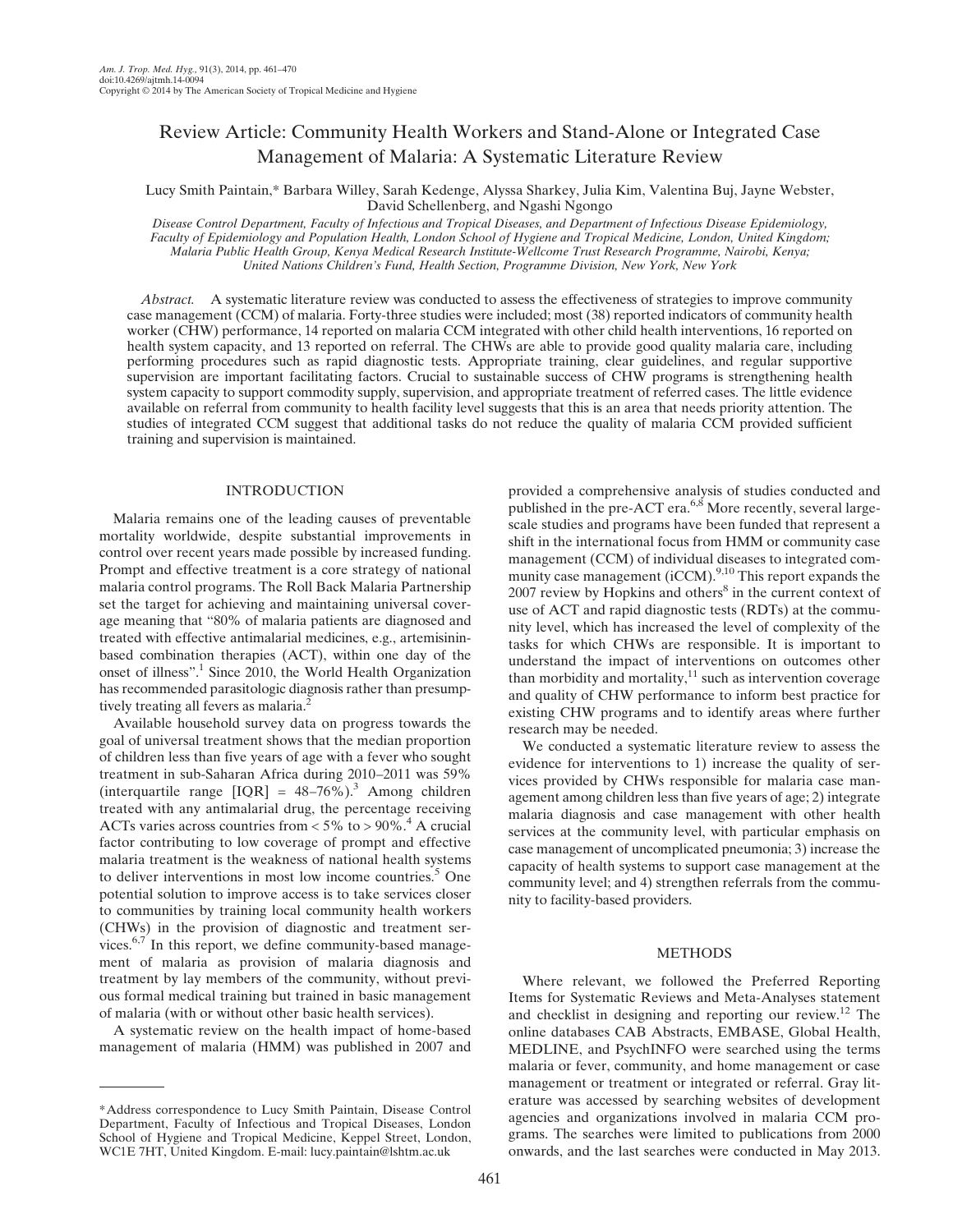No restriction was placed on language of publication. All records were screened by two reviewers. We restricted inclusion to studies conducted in sub-Saharan Africa, and included randomized controlled trials (RCT), clustered RCTs, pre-post studies with or without control, and interrupted time series designs with at least three time points pre-intervention and post-intervention. Post-only studies were also included where the outcome of interest could be attributed to the communitybased intervention under study. For example, through review of CHW registers or household surveys with questions on treatment by source that were conducted after the introduction of the CHW intervention (i.e., before the intervention there was no malaria case management conducted at the community level).

Studies were included if they involved evaluation of an intervention to introduce or improve community-based management of malaria where objective and standardized impact or outcome measures were reported. If linked to an included publication describing a community-based treatment intervention, qualitative studies, case studies, process evaluations, and cost-effectiveness studies were included to identify barriers to and facilitators of effective implementation.

Studies with an RCT or controlled pre-post design were assessed by two authors for risk of bias, based on guidelines from the Cochrane Effective Practice and Organization of Care group<sup>13</sup>; each study was given a classification of DONE, NOT CLEAR, or NOT DONE for the categories sample size calculations, randomization and blinding procedures (where appropriate), similarity of intervention and control areas at baseline, and completion of participant follow-up.

Because of heterogeneity between studies in terms of the intervention and study design, it was not appropriate to conduct a meta-analysis. Instead, content analysis and narrative synthesis were used to summarize findings and identify important influences on the quality of malaria CCM across studies. $14$ 

### RESULTS

A total of 3287 papers were found by searching the online publications databases. After screening, 43 papers from the published literature remained for final analysis. An additional three papers were included from the gray literature (Figure 1). The final 46 papers cover a total of 43 studies, where an individual study is defined as an evaluation of an intervention



FIGURE 1. Flow chart of literature search and screening. CHWs = community health workers.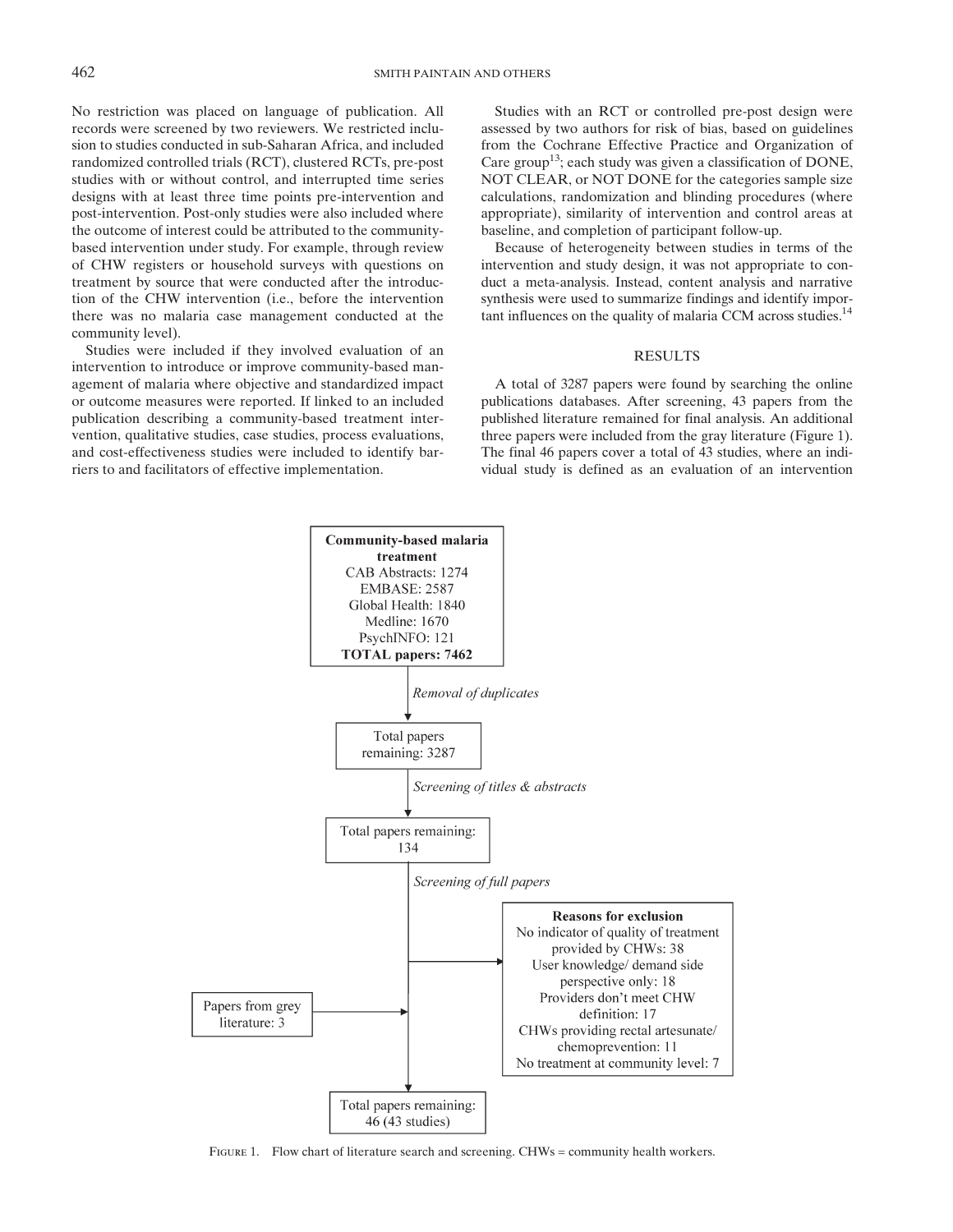| Not done (significant difference<br>Not done (significant difference<br>Not done (significant difference<br>in ITN use and parasitemia)<br>Not clear (descriptive text, no<br>Similarity of intervention<br>and control groups at<br>baseline: demographics<br>Not clear (not reported)<br>Not clear (not reported)<br>Not clear (not reported)<br>in immunization)<br>in ethnicity)<br>clear table)<br>Done<br>Done<br>Done<br>Done<br>Done<br>Not clear (significant difference<br>Not done (significant difference<br>in prompt treatment seeking<br>level and parasite positivity)<br>Not clear (similar on overall<br>difference in hemoglobin<br>baseline: primary outcome<br>Similarity of intervention<br>and control groups at<br>Not clear (not reported)<br>Not clear (not reported)<br>treatment $<$ 24 hours)<br>in parasite positivity)<br>treatment, different<br>Not done (significant<br>(not reported)<br>and anemia)<br>Not clear<br>Done<br>Done<br>Done<br>Done<br>Done<br>Done<br>(not specified)<br>(not specified)<br>(not specified)<br>Blinding<br>of primary outcome<br>Not done<br>Not clear<br>Not done<br>Not clear<br>Not done<br>Not clear<br>Not done<br>Not clear<br>Not clear<br>Not done<br>Not clear<br>Not clear<br>Done<br>(no trial profile)<br>(no trial profile)<br>(no trial profile)<br>(no trial profile)<br>(not reported)<br>Completeness<br>of follow-up<br>Not clear<br>Not clear<br>Not done<br>Not clear<br>Not done<br>Not done<br>Not clear<br>Not clear<br>Done<br>Done<br>Done<br>Done<br>Done<br>Concealment<br>of allocation<br>Done<br>Done<br>Done<br>Done<br>Done<br>Done<br>Done<br>Done<br>Done<br>Done<br>$\mathbb{X}^{\mathsf{A}}$<br>$\mathop{\leq}\limits_{{\mathop{\bf{Z}}}}$<br>$\mathbb{X}^{\mathsf{A}}$<br>(not reported)<br>calculation<br>Power<br>Not clear<br>Done<br>Done<br>Done<br>Done<br>Done<br>Done<br>Done<br>Done<br>Done<br>Done<br>Done<br>Done<br>Randomized controlled trials<br>Nsungwa-Sabiiti and<br>others, $2012^{22,66,67}\,$<br>Yeboah-Antwi and<br>Morrow, 2000 <sup>16</sup><br>others, $2012^{23}$<br>others, $2007^{26}$<br>others, 2009 <sup>19</sup><br>others, $2003^{45}$<br>others, $2010^{15}\,$<br>others, $2010^{25}\,$<br>others, $2011^{18}$<br>others, $2004^{24}$<br>others, $2012^{21}$<br>others, $2010^{20}$<br>others, $2008^{17}\,$<br>Fapohunda and<br>Chinbuah and<br>Kalyango and<br>Mukanga and<br>Kouyate and<br>Staedke and<br>Lemma and<br>Eriksen and<br>Kidane and<br>Study<br>Winch and<br>Mubi and |  |  |  |                                    |
|----------------------------------------------------------------------------------------------------------------------------------------------------------------------------------------------------------------------------------------------------------------------------------------------------------------------------------------------------------------------------------------------------------------------------------------------------------------------------------------------------------------------------------------------------------------------------------------------------------------------------------------------------------------------------------------------------------------------------------------------------------------------------------------------------------------------------------------------------------------------------------------------------------------------------------------------------------------------------------------------------------------------------------------------------------------------------------------------------------------------------------------------------------------------------------------------------------------------------------------------------------------------------------------------------------------------------------------------------------------------------------------------------------------------------------------------------------------------------------------------------------------------------------------------------------------------------------------------------------------------------------------------------------------------------------------------------------------------------------------------------------------------------------------------------------------------------------------------------------------------------------------------------------------------------------------------------------------------------------------------------------------------------------------------------------------------------------------------------------------------------------------------------------------------------------------------------------------------------------------------------------------------------------------------------------------------------------------------------------------------------------------------------------------------------------------------------------------------------------------------------------------------------------|--|--|--|------------------------------------|
|                                                                                                                                                                                                                                                                                                                                                                                                                                                                                                                                                                                                                                                                                                                                                                                                                                                                                                                                                                                                                                                                                                                                                                                                                                                                                                                                                                                                                                                                                                                                                                                                                                                                                                                                                                                                                                                                                                                                                                                                                                                                                                                                                                                                                                                                                                                                                                                                                                                                                                                                  |  |  |  |                                    |
|                                                                                                                                                                                                                                                                                                                                                                                                                                                                                                                                                                                                                                                                                                                                                                                                                                                                                                                                                                                                                                                                                                                                                                                                                                                                                                                                                                                                                                                                                                                                                                                                                                                                                                                                                                                                                                                                                                                                                                                                                                                                                                                                                                                                                                                                                                                                                                                                                                                                                                                                  |  |  |  |                                    |
|                                                                                                                                                                                                                                                                                                                                                                                                                                                                                                                                                                                                                                                                                                                                                                                                                                                                                                                                                                                                                                                                                                                                                                                                                                                                                                                                                                                                                                                                                                                                                                                                                                                                                                                                                                                                                                                                                                                                                                                                                                                                                                                                                                                                                                                                                                                                                                                                                                                                                                                                  |  |  |  |                                    |
|                                                                                                                                                                                                                                                                                                                                                                                                                                                                                                                                                                                                                                                                                                                                                                                                                                                                                                                                                                                                                                                                                                                                                                                                                                                                                                                                                                                                                                                                                                                                                                                                                                                                                                                                                                                                                                                                                                                                                                                                                                                                                                                                                                                                                                                                                                                                                                                                                                                                                                                                  |  |  |  |                                    |
|                                                                                                                                                                                                                                                                                                                                                                                                                                                                                                                                                                                                                                                                                                                                                                                                                                                                                                                                                                                                                                                                                                                                                                                                                                                                                                                                                                                                                                                                                                                                                                                                                                                                                                                                                                                                                                                                                                                                                                                                                                                                                                                                                                                                                                                                                                                                                                                                                                                                                                                                  |  |  |  |                                    |
|                                                                                                                                                                                                                                                                                                                                                                                                                                                                                                                                                                                                                                                                                                                                                                                                                                                                                                                                                                                                                                                                                                                                                                                                                                                                                                                                                                                                                                                                                                                                                                                                                                                                                                                                                                                                                                                                                                                                                                                                                                                                                                                                                                                                                                                                                                                                                                                                                                                                                                                                  |  |  |  |                                    |
|                                                                                                                                                                                                                                                                                                                                                                                                                                                                                                                                                                                                                                                                                                                                                                                                                                                                                                                                                                                                                                                                                                                                                                                                                                                                                                                                                                                                                                                                                                                                                                                                                                                                                                                                                                                                                                                                                                                                                                                                                                                                                                                                                                                                                                                                                                                                                                                                                                                                                                                                  |  |  |  |                                    |
|                                                                                                                                                                                                                                                                                                                                                                                                                                                                                                                                                                                                                                                                                                                                                                                                                                                                                                                                                                                                                                                                                                                                                                                                                                                                                                                                                                                                                                                                                                                                                                                                                                                                                                                                                                                                                                                                                                                                                                                                                                                                                                                                                                                                                                                                                                                                                                                                                                                                                                                                  |  |  |  |                                    |
| Controlled pre-post studies                                                                                                                                                                                                                                                                                                                                                                                                                                                                                                                                                                                                                                                                                                                                                                                                                                                                                                                                                                                                                                                                                                                                                                                                                                                                                                                                                                                                                                                                                                                                                                                                                                                                                                                                                                                                                                                                                                                                                                                                                                                                                                                                                                                                                                                                                                                                                                                                                                                                                                      |  |  |  |                                    |
|                                                                                                                                                                                                                                                                                                                                                                                                                                                                                                                                                                                                                                                                                                                                                                                                                                                                                                                                                                                                                                                                                                                                                                                                                                                                                                                                                                                                                                                                                                                                                                                                                                                                                                                                                                                                                                                                                                                                                                                                                                                                                                                                                                                                                                                                                                                                                                                                                                                                                                                                  |  |  |  | Not done (signification difference |
|                                                                                                                                                                                                                                                                                                                                                                                                                                                                                                                                                                                                                                                                                                                                                                                                                                                                                                                                                                                                                                                                                                                                                                                                                                                                                                                                                                                                                                                                                                                                                                                                                                                                                                                                                                                                                                                                                                                                                                                                                                                                                                                                                                                                                                                                                                                                                                                                                                                                                                                                  |  |  |  |                                    |
|                                                                                                                                                                                                                                                                                                                                                                                                                                                                                                                                                                                                                                                                                                                                                                                                                                                                                                                                                                                                                                                                                                                                                                                                                                                                                                                                                                                                                                                                                                                                                                                                                                                                                                                                                                                                                                                                                                                                                                                                                                                                                                                                                                                                                                                                                                                                                                                                                                                                                                                                  |  |  |  |                                    |
|                                                                                                                                                                                                                                                                                                                                                                                                                                                                                                                                                                                                                                                                                                                                                                                                                                                                                                                                                                                                                                                                                                                                                                                                                                                                                                                                                                                                                                                                                                                                                                                                                                                                                                                                                                                                                                                                                                                                                                                                                                                                                                                                                                                                                                                                                                                                                                                                                                                                                                                                  |  |  |  |                                    |
|                                                                                                                                                                                                                                                                                                                                                                                                                                                                                                                                                                                                                                                                                                                                                                                                                                                                                                                                                                                                                                                                                                                                                                                                                                                                                                                                                                                                                                                                                                                                                                                                                                                                                                                                                                                                                                                                                                                                                                                                                                                                                                                                                                                                                                                                                                                                                                                                                                                                                                                                  |  |  |  |                                    |
|                                                                                                                                                                                                                                                                                                                                                                                                                                                                                                                                                                                                                                                                                                                                                                                                                                                                                                                                                                                                                                                                                                                                                                                                                                                                                                                                                                                                                                                                                                                                                                                                                                                                                                                                                                                                                                                                                                                                                                                                                                                                                                                                                                                                                                                                                                                                                                                                                                                                                                                                  |  |  |  |                                    |
|                                                                                                                                                                                                                                                                                                                                                                                                                                                                                                                                                                                                                                                                                                                                                                                                                                                                                                                                                                                                                                                                                                                                                                                                                                                                                                                                                                                                                                                                                                                                                                                                                                                                                                                                                                                                                                                                                                                                                                                                                                                                                                                                                                                                                                                                                                                                                                                                                                                                                                                                  |  |  |  |                                    |
|                                                                                                                                                                                                                                                                                                                                                                                                                                                                                                                                                                                                                                                                                                                                                                                                                                                                                                                                                                                                                                                                                                                                                                                                                                                                                                                                                                                                                                                                                                                                                                                                                                                                                                                                                                                                                                                                                                                                                                                                                                                                                                                                                                                                                                                                                                                                                                                                                                                                                                                                  |  |  |  |                                    |
|                                                                                                                                                                                                                                                                                                                                                                                                                                                                                                                                                                                                                                                                                                                                                                                                                                                                                                                                                                                                                                                                                                                                                                                                                                                                                                                                                                                                                                                                                                                                                                                                                                                                                                                                                                                                                                                                                                                                                                                                                                                                                                                                                                                                                                                                                                                                                                                                                                                                                                                                  |  |  |  |                                    |
|                                                                                                                                                                                                                                                                                                                                                                                                                                                                                                                                                                                                                                                                                                                                                                                                                                                                                                                                                                                                                                                                                                                                                                                                                                                                                                                                                                                                                                                                                                                                                                                                                                                                                                                                                                                                                                                                                                                                                                                                                                                                                                                                                                                                                                                                                                                                                                                                                                                                                                                                  |  |  |  |                                    |
|                                                                                                                                                                                                                                                                                                                                                                                                                                                                                                                                                                                                                                                                                                                                                                                                                                                                                                                                                                                                                                                                                                                                                                                                                                                                                                                                                                                                                                                                                                                                                                                                                                                                                                                                                                                                                                                                                                                                                                                                                                                                                                                                                                                                                                                                                                                                                                                                                                                                                                                                  |  |  |  |                                    |
|                                                                                                                                                                                                                                                                                                                                                                                                                                                                                                                                                                                                                                                                                                                                                                                                                                                                                                                                                                                                                                                                                                                                                                                                                                                                                                                                                                                                                                                                                                                                                                                                                                                                                                                                                                                                                                                                                                                                                                                                                                                                                                                                                                                                                                                                                                                                                                                                                                                                                                                                  |  |  |  |                                    |
|                                                                                                                                                                                                                                                                                                                                                                                                                                                                                                                                                                                                                                                                                                                                                                                                                                                                                                                                                                                                                                                                                                                                                                                                                                                                                                                                                                                                                                                                                                                                                                                                                                                                                                                                                                                                                                                                                                                                                                                                                                                                                                                                                                                                                                                                                                                                                                                                                                                                                                                                  |  |  |  | in altitude and distance to HF)    |

studies included in the review\*  $\ddot{\epsilon}$ ntrolled pre TABLE 1<br>controlled trials and omised hue. quality for of study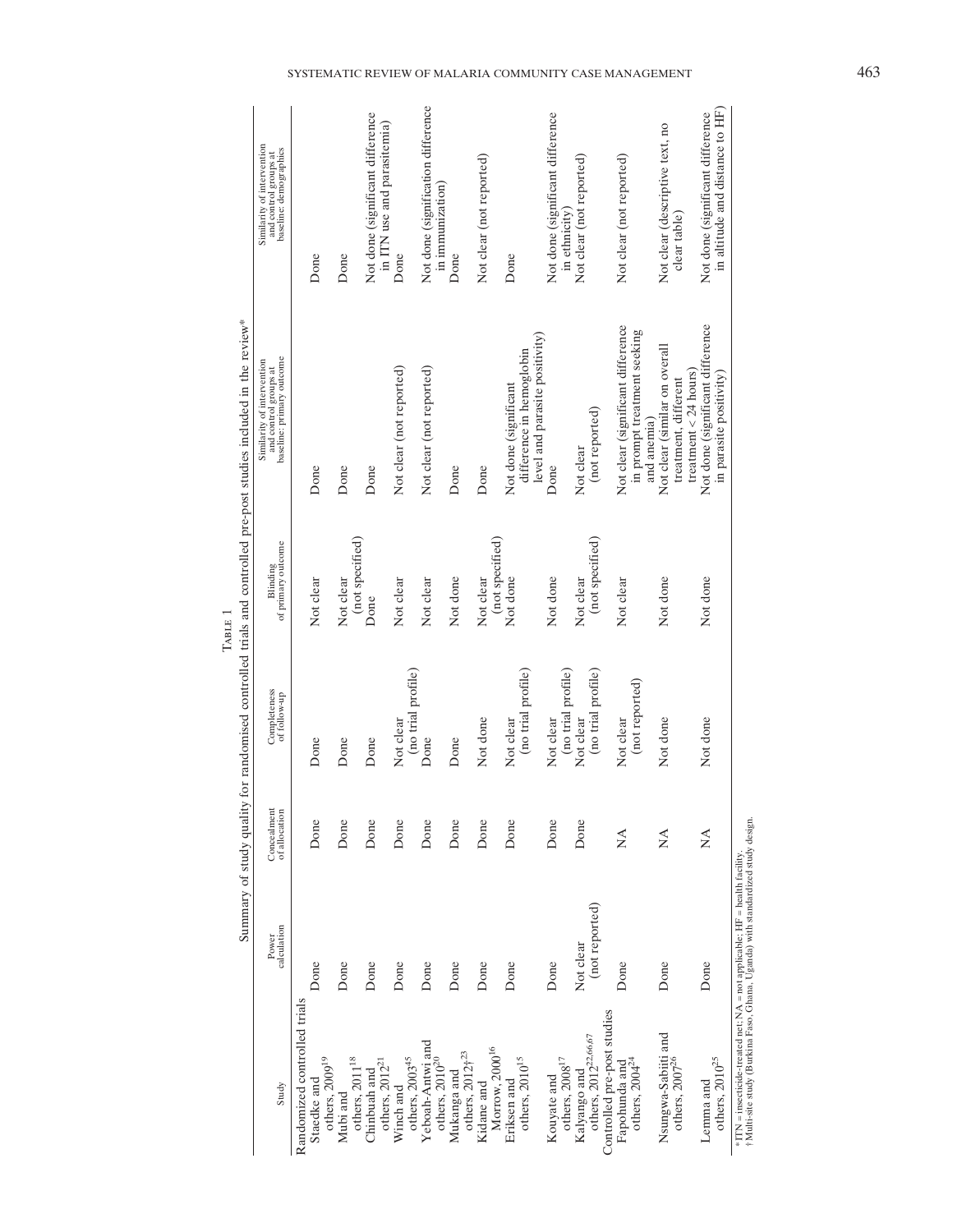conducted in one site (country). The final 43 studies were conducted in 16 countries; 25 studies in eastern or southern Africa and 18 in western or central Africa. Most (81.4%, 35 of 43) studies were conducted in rural settings.

Quality of included studies. Twelve studies used a cluster RCT to evaluate the intervention,<sup>15–23</sup> three used a controlled pre-post design,  $24-26$  one pre-post without control,  $27$  and five studies were post-only with a control.<sup>28–30</sup> All of the 22 postonly studies without a control involved a direct evaluation of CHW performance (e.g., by review of CHW registers) or household surveys with questions on treatment by source; thus, the quality of performance could be related to the intervention and any contextual factors described.<sup>31-43</sup> Although the post-only studies did not have a baseline comparison, the evaluations were conducted after the introduction of the CHW intervention (i.e., before the intervention, there was no previous malaria case management conducted at the community level). Thus, the quality of CHW performance was directly ascribed to the intervention package that they experienced.

Overall, the quality of the 12 cluster RCTs was reasonably high, particularly in appropriateness and clarity of sample size calculations and minimization of selection bias through randomization. Similarity of the intervention and control arms at baseline was generally good in terms of the primary outcome of interest and general socio-demographic indicators, and the quality of studies in terms of measuring and reporting completion of follow-up for study participants was mixed (Table 1).

The quality of the three studies with a controlled pre-post design was considerably lower than the RCTs: All three studies found significant differences at baseline in primary outcome and socio-demographic characteristics between the intervention and control groups, which makes interpretation of results difficult because it is not clear whether any changes in outcome are caused by the intervention or to contextual factors (Table 1).

The RCTs provided the greatest amount of evidence for interventions that integrated other health services with malaria CCM and those that measured clinical outcomes (Figure 2). The evidence for interventions to improve quality of CHW performance, health system capacity, and referrals was drawn primarily from post-only studies without control groups. However, RCTs provided the next most common evidence source. Clinical and non-clinical performance-related outcomes were measured by both types of study and results were



FIGURE 2. Number of studies addressing each objective, by study design. RCT = randomized controlled trial; HS = health system.



Figure 3. Number of studies addressing each objective, by classification of intervention. CCM = community case management;  $Tx =$ treatment; HS = health system.

not noticeably different in magnitude or direction according to the quality of the study design.

Characteristics of the interventions. Twenty-nine studies evaluated malaria CCM alone, 16 of these by presumptive diagnosis and 13 by confirmed diagnosis; the other 14 studies evaluated malaria CCM integrated with other basic health services (Supplemental Table 2). Thirty-eight studies reported on indicators of quality of case management by CHWs, (objective one of this review); 14 investigated integration of malaria CCM with other health services (objective two)<sup>20–23,28,32,39,41,44–46</sup>: 14 reported on some element of health system capacity to support malaria CCM, such as supervision, supply chain management, or treatment of referred cases (objective three)<sup>15,17,23,24,27,33,35,38,42,43,46</sup>; 13 provided information on referrals from the community to health facility level (objective 4),15,18,27,30,33–35,38,39,41,43,45,46 and 15 studies reported clinical outcomes15–17,19,21,23,25,30,40,42,47 (Figure 3).

The profiles of the CHW programs varied in terms of whether there were any incentives for the CHW or user charges. The CHWs in 14 of the studies received some financial incentive, ranging from a small commission of a few US cents per dose of antimalarial drug sold,<sup>17,31,32,34,35,42</sup> to a monthly allowance of US\$15 or US\$25 in a couple of cases.18,32,40,46 In eight studies, non-financial incentives were provided in the form of bicycles or other equipment or payment in kind from neighbours<sup>20,27,28,30,31,33</sup>; in four, intrinsic motivation such as pride and satisfaction in serving their community was specified.<sup>20,28,35,46</sup> Only four studies explicitly stated that no motivation was given,<sup>19,21,22,26</sup> although 17 studies did not provide any information on CHW motivation. Of the 43 studies, 12 charged the user a small amount per dose of antimalarial drug (ranging from US\$0·05 for chloroquine to US\$0.45 for an  $\text{ACT}$ <sup>30,35</sup> In 18 studies, antimalarial drugs were distributed free;<sup>15,18–20,24,26–29,31–33,38,40,43,44,46</sup> and the remaining 13 studies did not provide information on charges to the user. The size of population covered by each CHW also varied (median =  $692$  persons per CHW; IQR =  $409-1,740$ ), as did the sex of CHWs (median =  $43\%$  male; IQR =  $25-72\%$ ). However, certain characteristics were consistent across the studies, including that: CHWs were members of the community that they served and for the most part were elected during public village meetings; and minimum requirements for a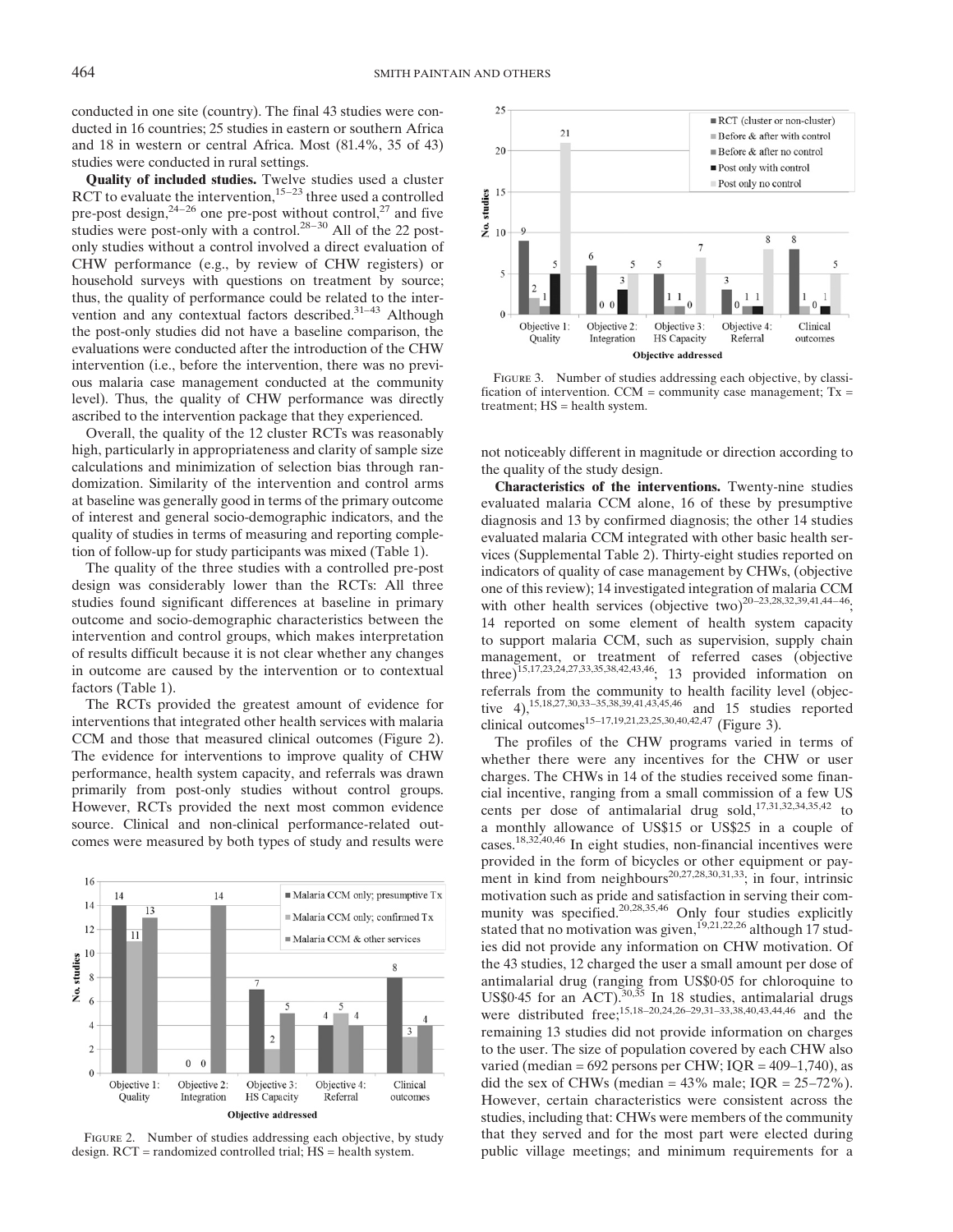CHW were basic literacy, availability and accessibility, and a willingness to volunteer and serve.

Interventions to improve quality of CHW performance: malaria CCM alone. Results from the 16 studies that involved presumptive treatment of malaria (without integration with other basic health services) found that CHW performance was high in terms of delivering the correct antimalarial drug and at the correct dose; among the nine studies that reported this outcome indicator, the median proportion was 97.8%  $(IQR = 94.8-98.0\%)$ .<sup>15,27,31,32,35</sup> Prompt treatment seeking from a CHW was also high at approximately 90%, although this factor was only reported for four of the studies of presumptive treatment of malaria. $31$  An additional four studies reported on a combined indicator of prompt treatment with the correct dose, which was lower (median =  $69.8\%$ ; IQR =  $55.2-75.6\%$ ).<sup>19,31,32,42</sup> Taking into consideration changes in the comparison areas, both studies with a controlled pre-post design found an overall increase in prompt and effective treatment that could be ascribed to CHWs (47.6% in Tanzania and 13.5% in Uganda).17,48

The evaluation of the national HMM program in Uganda and a regional program in Burkina Faso are the largest studies in the review and were conducted with limited external support for supervision or antimalarial drug supply. These programs showed more modest achievements in terms of CHW performance: 32.3% of children treated with pre-packaged chloroquine–sulfadoxine/pyrimethamine in Uganda received the correct dose within 24 hours<sup>48</sup>; in Burkina Faso, 56.4% of febrile children were treated promptly with a pre-packaged antimalarial drug. $42$  Reasons offered by the authors include the need for more community mobilization and stronger supervision in Uganda, and a need for improvements to the pre-packaging in Burkina Faso, which was conducted before blister packs were commonly available.<sup>42,48</sup>

The 13 studies that investigated RDT-confirmed diagnosis and treatment of malaria showed encouraging results in the ability of CHWs to use RDTs and treat according to the result when they received practical training with an opportunity for observation of practice and problem solving. Three of the studies that measured the quality of CHW performance according to the number of steps correctly conducted in preparing and conducting an RDT, and the proportion that read the result correctly<sup>29,36,49</sup> reported substantial and statistically significant improvements (Supplemental Table 2). Appropriate treatment according to RDT result in terms of proportion of RDT-positive and RDT-negative patients treated with ACT was reported by seven and four studies, respectively. Among these studies, appropriate treatment by the CHWs was high (median = 97.7% RDT-positive patients receiving ACT; IQR =  $92.7-99.3\%$ <sup>18,30,32-34,37</sup> and median = 8.4% of RDT-negative patients receiving ACT; IQR = 4.6– 15.5%).18,33,34,37

Interventions to improve quality of CHW performance: integration of malaria CCM with other health interventions. The findings from 14 studies in which CHWs delivered other child health services in addition to malaria CCM were consistent with the malaria-only programs in terms of achieving high adherence to malaria CCM algorithms, both presumptive and confirmed (Supplemental Table 2). Two notable exceptions were the community-directed intervention study in Cameroon, in which only 27.9% (19 of 68) of febrile children received prompt and effective treatment after two years of intervention,28 and a study in Kenya, in which 41.0% (39 of 95) of febrile children received the correct dose of antimalarial drug after 12 months of intervention.<sup>39</sup> In Cameroon, national policy changed from presumptive to confirmed diagnosis during the intervention, which meant that malaria CCM could not continue. In Kenya, refresher training after the first evaluation led to improvements with 92.7% (115 of 124) and 90.5% (237 of 262) of febrile children receiving the correct dose of antimalarial drug after refresher training after two and four years of intervention, respectively.

The CHWs in nine of the integrated studies were trained to diagnose uncomplicated pneumonia and treat with antibiotics. A median of  $75.8\%$  (IQR =  $60.0-81.0\%$ ) of children given a diagnosis of pneumonia received an antibiotic among eight studies that reported the outcome.20,22,23,39,41,46 However, the proportion of pneumonia diagnoses made by CHWs that agreed with a clinician gold standard was lower and variable (median =  $63.7\%$ ; IQR =  $47.1 - 77.7\%$ ) among the six studies that reported this outcome.<sup>22,39,41,44,46</sup>

For example, problems measuring respiratory rates and classifying pneumonia were reported by Gilroy and others in their evaluation of the iCCM program in Malawi in which only 51.7% (30 of 58) of children with fast breathing and cough were correctly classified, of whom 83.3% (25 of 30) received an antibiotic.<sup>46</sup> Conversely, in an evaluation of CHW performance conducted immediately after training on the use of RDT for malaria diagnosis and respiratory timers for pneumonia diagnosis in Uganda, 84.6% (154 of 182) of respiratory timer readings were in agreement with those of the study clinician.<sup>44</sup> Likewise, in a cluster RCT in Zambia, CHWs followed the classification algorithm well, classifying 98.3% (362 of 378) of children with fast breathing as having pneumonia.50 The positive results observed by Mukanga and others in Uganda immediately after training<sup>44</sup> were maintained over the 12-month follow-up period of the cluster RCT; 98.3% (520 of 529) of children with a high respiratory rate in the intervention arm received an antibiotic compared with only 0.90% (4 of 446) of children with a normal breathing rate.23 Results from Burkina Faso and Ghana, the two other countries involved in this multi-site study, were not quite as impressive: 79.0% (181 of 229) and 72.5% (103 of 142) of children with high respiratory rate were given antibiotics, respectively. Overuse of antibiotics was of greater concern; 38.5% (114 of 296) of children with a normal respiratory rate received antibiotics in Burkina Faso and 44.6% (197 of 442) of children with a normal respiratory rate received antibiotics in Ghana.23 The authors suggested that more intensive supervision in Uganda may explain the difference between countries.

Interventions to strengthen health system support for CCM. There were few studies that specified a separate health worker or health system strengthening component to the malaria CCM intervention. Eleven studies reported specifically on training health workers to support CHWs; e.g., retraining health workers on malaria case management, $15,17,20,23$  orientating health workers to accept and treat referrals sent by CHWs,  $^{23,27,43,45}$  or training on how to supervise the CHWs and collect reporting forms and deliver drug supplies;<sup>23,35,50</sup> the impact of this training was not clear from the papers. Two studies reported that pharmacists were trained to strengthen stock management at the health facility and maintain the supply chain to the community level; good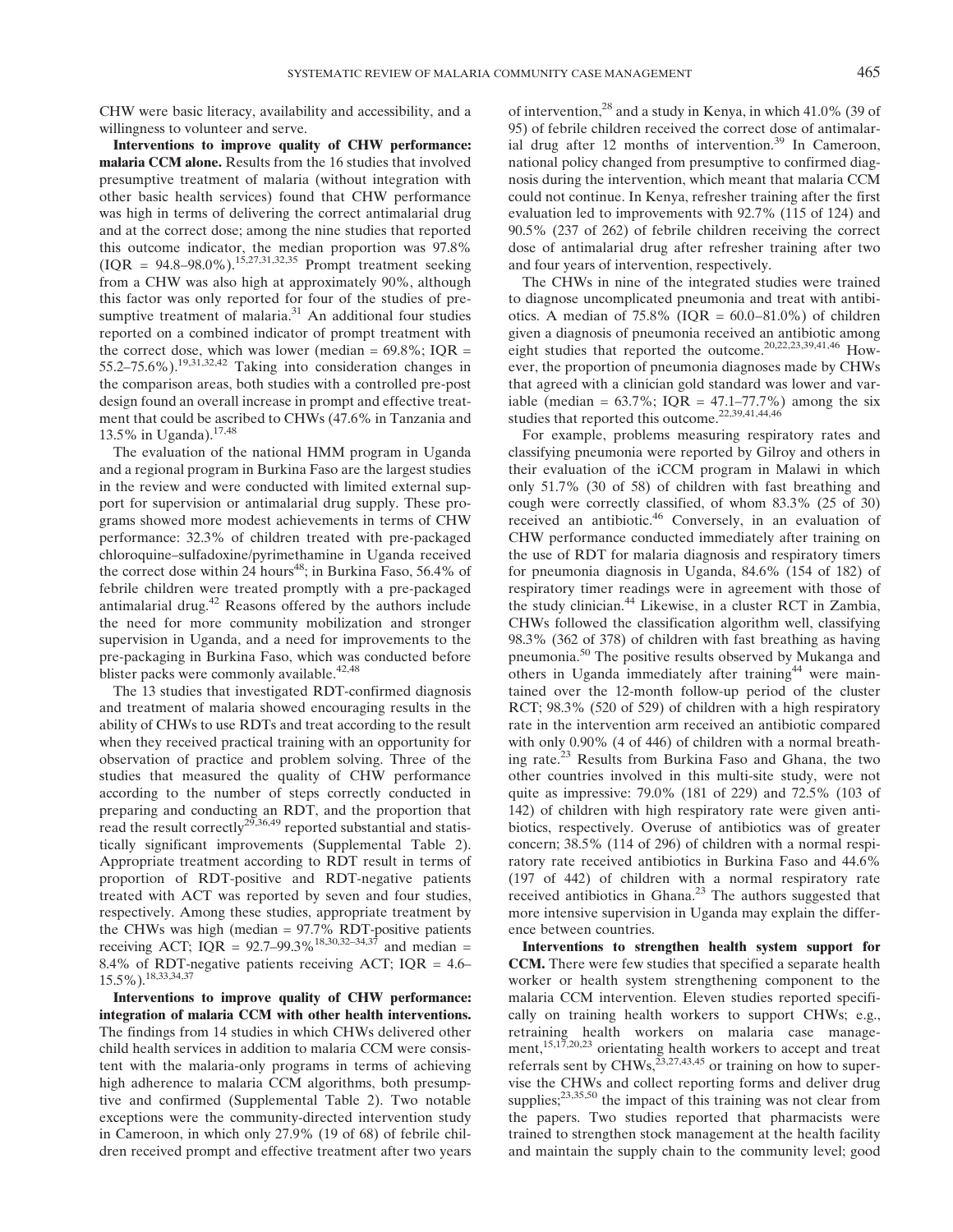availability of antimalarial drug stock was reported for both studies during the evaluation.<sup>35,42</sup> However, few other studies reported any indication of continuity of antimalarial drug stock during the intervention.

Supervision was generally described as part of the context in which the CHWs operated, rather than as the focus of the intervention itself. Frequency of supervision varied between studies, and the most commonly reported frequency was monthly (although it was not always clear whether this was the intended or actual frequency of supervision). In general, those CHWs supervised by a research team were visited more often than those visited by public health workers; in some cases this finding was as frequent as two or three times a week. For studies in which the study team was involved in supervision, regular and frequent supervisory visits by experienced personnel were found to be a facilitator of good CHW performance.15,17,20,23,27,31–33,37

Among the studies that reported problems with supervision, most related to health system weaknesses, such as staff shortages and competing priorities,  $28,35,41,43$  insufficient skills,<sup>24,39</sup> or a lack of fuel for transportation.<sup>24,28</sup> Two reports provided illustrations of how poor supervision can reduce community and CHW confidence, which could potentially undermine the malaria CCM intervention: negative experiences of CHWs with formal health workers in Nigeria led them to bypass health facilities in favor of supervision by community leaders and provision of drug supplies directly from the district stores<sup>51</sup>; and early evaluation of the HMM program in Uganda found that CHWs and communities were concerned about lack of supervisory support from health workers, which affected motivation.<sup>48</sup>

Interestingly, the qualitative data was supported by higher levels of CHW performance in those studies in which supervision was discussed in a positive light than in those studies in which there were negative comments by the CHWs or communities: for 13 of the positive supervision studies with a common outcome indicator, the median proportion of children with malaria that were treated appropriately was  $97.8\%$  (IQR = 94.0–99.5%). Conversely, for 10 of the negative supervision studies with a common outcome indicator, the median proportion was  $78.0\%$  (IQR =  $45.4$ – $89.1\%$ ). Although the median was still reasonably high, the range of results was broader, indicating that the quality of study outcome was more variable.

Interventions to strengthen referrals from community to facility-based providers. Less than one-third (13) of the studies reported an indicator of referral, either the proportion of patients referred to a health facility<sup>15,18,27,30,34,35,38,39,41,43,45,46</sup> and/or the proportion that completed their referral (i.e., those who attended a health facility after being referred there by a CHW).27,33,35,38,43,45 For the eight studies that reported the proportion of all patients referred, the median referral rate was 17.0% (IQR = 8.0–18.8%)<sup>15,18,34,38,41,43,45</sup>; the most common reasons for referral (where reported) were signs of severe disease or symptoms that the CHW did not have the capacity to treat. It is not clear whether all cases that should have been referred were referred. Three studies specifically reported the proportion of severe cases that were correctly referred, ranging from 29.4% to  $70.0\%$ <sup>27,39,46</sup> Median completion of referrals among the six studies that reported the indicator was  $67.1\%$  (IQR = 55.1–86.0%).<sup>27,33,35,38,43,45</sup>

Only two of the studies specifically evaluated interventions to improve the referral system from the community to formal health facility level. The first study in Sierra Leone reported a higher completion rate (approximately 90%) for patients with severe malaria who were referred to a health center than for RDT-negative patients (only 1%) after introduction of new referral registers with training at the community and facility levels.<sup>43</sup> The second study in Mali reported increases in the proportion of children referred and completing referral after an intervention to strengthen the referral system and two-way communication between the CHW and health staff, although there was a discrepancy between the results of a household survey and the CHW referral record review. After further investigation, the authors reported that CHWs were more likely to give informal verbal referral advice to those patients whom they did not expect to complete the referral, but make a formal written reference for those patients who were likely to comply.45

Studies in Uganda and Kenya also found evidence of CHWs making judgments on which patients to refer, reporting that they were cautious about referring patients unnecessarily and causing them to incur costs that they could not afford, $35$  often choosing instead to monitor patients at home rather than refer immediately.39 Another study in Uganda reported that urgent cases, children less than one year of age, and those to whom clear instructions were given, were more likely to complete the referral.<sup>38</sup>

Impact of malaria CCM intervention on clinical outcomes. Eight of the 16 studies of presumptive treatment of malaria and 3 of the 13 studies involving diagnosis with RDTs reported clinical outcomes; of these 11 studies, only four were cluster RCTs. The significant reductions in all-cause mortality and severe malaria morbidity, respectively, shown by an RCT study in Ethiopia and a case–control study in Burkina Faso in the early 2000s provided strong support for the early homebased treatment of fever programs.<sup>16,42</sup> A more recent study in Ethiopia also reported a significant reduction in malariaattributable deaths in the intervention district in which CHWs had RDTs and ACTs, compared with a control district without malaria CCM; no significant difference in all-cause mortality was observed.<sup>25</sup> In Senegal, total deaths and deaths attributed to malaria showed a greater decrease in regions with malaria CCM compared with those that had not yet rolled out the intervention. However, there was no significant decrease in outpatient malaria cases or hospitalizations between intervention and comparison regions.<sup>30</sup> Similarly, RCTs of home management of malaria in Uganda, Burkina Faso, and Tanzania did not find a significant impact on morbidity outcomes such as moderate anemia, hemoglobin level, or splenomegaly.15,17,19 One encouraging finding in terms of clinical outcomes is that among four studies that measured day 28 polymerase chain reaction–adjusted cure rates, > 90% of patients had completely cleared their infection after treatment with an ACT from a CHW, supporting the idea that CHWs can prescribe the appropriate dose and that users adhere to this dose. $40,47$ 

Four of the 14 integrated studies reported clinical outcomes (all of which were cluster RCTs). A three-arm cluster RCT in Ghana reported a 44% reduction in all-cause child mortality among febrile children treated presumptively with an ACT and antibiotic compared with standard care (adjusted relative risk  $[RR] = 0.56, 95\%$  confidence interval  $[CI] = 0.41 - 0.76$ ,  $P < 0.001$ ). Presumptive treatment with an ACT alone also significantly reduced child mortality by 30% compared with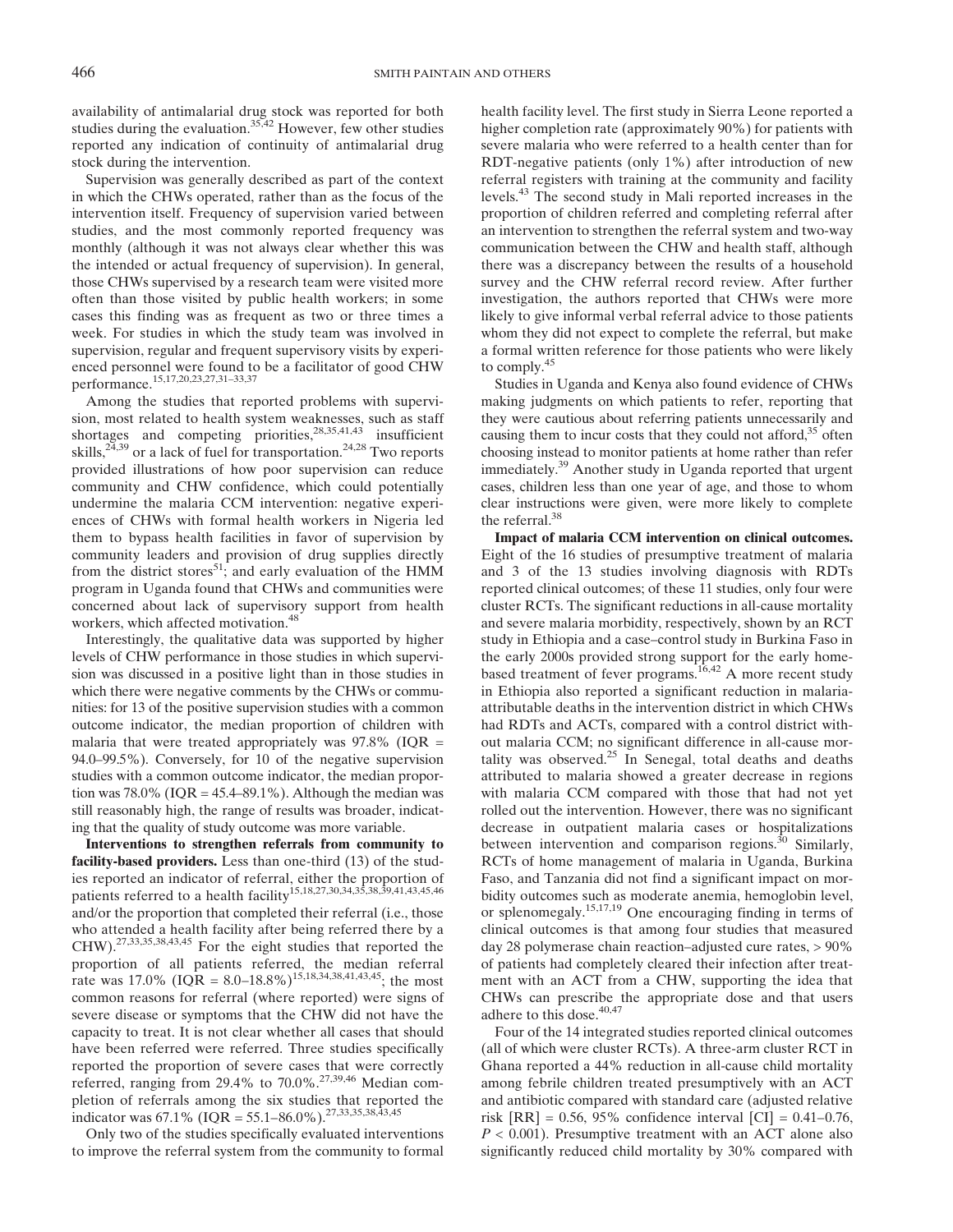standard care (adjusted RR = 0.70, 95% CI = 0.53–0.92,  $P =$ 0.01). However, there was no significant difference between the two intervention arms (RR =  $0.79$ , 95% CI =  $0.56-1.12$ ,  $P = 0.20$ .<sup>21</sup> The multi-site cluster RCT in Burkina Faso, Ghana, and Uganda reported high fever clearance (> 95%) across all three countries. However, there were no significant differences between the intervention arms (treatment with ACTs and antibiotics according to diagnoses made with RDTs and respiratory timers) and control arms (presumptive treatment with ACTs).<sup>23</sup>

### DISCUSSION

Overall, the quality of malaria case management at the community level was high across most studies included in this review. In particular, extremely high compliance by CHWs to the correct dose was seen across the studies that reported this outcome; this finding was irrespective of diagnosis or antimalarial drug policy, or strength of study design. All except one of the studies reporting this indicator involved prepackaged antimalarial drugs (co-blistered or co-formulated).45 Although direct data on user adherence to the correct dose was not generally reported, four studies investigated polymerase chain reaction–adjusted cure rates of a sub-sample of patients treated with ACT by a CHW, all of which were  $> 90\%$ <sup>40,47</sup> This finding supports the notion that pre-packaged ACTs can be administered effectively by CHWs and adhered to by the users of these services.

Appropriate treatment at the community level according to RDT result was higher than that found in a number of studies of RDT use by formal health workers, in which 30–80% of RDT-negative patients were treated with antimalarial drugs.52–<sup>56</sup> Reasons for this lack of adherence are varied and complex, involving trust in RDTs, maintaining clinical reputation, managing patient expectations, and availability of alternative treatments.56–<sup>58</sup>

In contrast to the positive findings on quality of malaria CCM, the evidence from this review suggests a more mixed performance for community-level management of pneumonia in the context of integration with malaria diagnosis and treatment. In general, the greatest challenge seems to be in measuring respiratory rate and/or classifying pneumonia; treatment with an antibiotic of patients classified as having pneumonia (rightly or wrongly) is reasonably high, provided sufficient stock is available.<sup>23</sup> Studies in which pneumonia classification was in close agreement with the study clinician gold standard were cluster RCTs with intensive supervision and follow-up. $20,44,50$  As Kalyango and others reported, it is possible that in many settings with an established malaria CCM program the CHWs are familiar with the signs, symptoms, and treatment of malaria, whereas legal permission to treat pneumonia at the community level is a more recent addition to their responsibilities.<sup>22</sup> The quality of CCM of pneumonia may improve with continued support, such as supervision and/or refresher training with opportunity for problem solving.

Less than one-third of the studies included in this review reported on referrals between the community and health facility levels. Notwithstanding that indicators can be difficult to monitor, this is a low level of reporting considering that effective referral of cases that a CHW does not have the capacity to treat is a crucial element of safe implementation of CCM. Evidence from included studies suggests that CHWs and patients make judgment decisions around the referral process. When CHWs were trained to treat all cases of fever as malaria, criteria for referral were relatively straightforward, generally involving training on recognition of danger signs and referral of such patients to a health facility after treatment with an antimalarial drug. However, with the use of RDTs by CHWs, there arises a challenge of what action should be taken for patients with a negative RDT result. In the longer term, development of additional point-of-care diagnostic tests to complement malaria RDTs and to help differential diagnosis is likely to be helpful. In the meantime, provision of clear guidance on appropriate management of undiagnosed fevers and clear process monitoring of CHW referral systems and qualitative studies of provider and caretaker behavior around referrals are essential to ensure patient safety.

Supply chain strengthening, including forecasting and monitoring, is vital in ensuring that CHWs can effectively carry out their task. Likewise, capacity of health workers at primary public health facilities in the integrated management of childhood illnesses and management of severe malaria or pneumonia is an important factor to the overall success of community case management because under routine conditions, it is these health workers who have the responsibility for supervising the practice of CHWs and treating referred cases. Few of the studies included in this review reported quantitative indicators of health worker capacity, and despite the likely need, only approximately 25% of studies specified any health worker training as part of the intervention. With the exception of two studies that successfully improved CHW stock continuity through training of health facility pharmacists, 35,42 it was not always clear to what extent such intervention had been effective. A recent systematic review and meta-analysis concluded that training in integrated management of childhood illnesses could improve quality of treatment of childhood illnesses at health facility level, particularly when implemented in conjunction with greater supervision.<sup>59</sup> The variety of challenges for those studies in this review that did not have intensive involvement of a research team also support that training alone is insufficient to improve health system capacity; more in-depth assessment of the needs at the supervising health facility level will be needed to design appropriate interventions to support CCM.

Sufficient supportive supervision is a recurrent facilitating factor in studies of health worker performance at all levels of the health system, and this review reinforces its importance in maintaining the quality of CCM. In general, supervision was more frequent in the studies conducted under controlled research conditions compared with studies that evaluated larger scale real-life implementation of malaria CCM. Although it is not possible to make quantitative conclusions because of differences in intervention details and study design, qualitative analysis suggests that when supervision is considered by CHWs to be sufficiently frequent and supportive, this factor can encourage higher CHW motivation and performance. In addition, respect and support from formal health workers can build trust of CCM within the community. This finding is supported by another recent literature review, which suggested that to understand treatment seeking behavior fully, characteristics of providers $60$  should be considered in addition to those of users.<sup>61</sup> Kizito and others reported that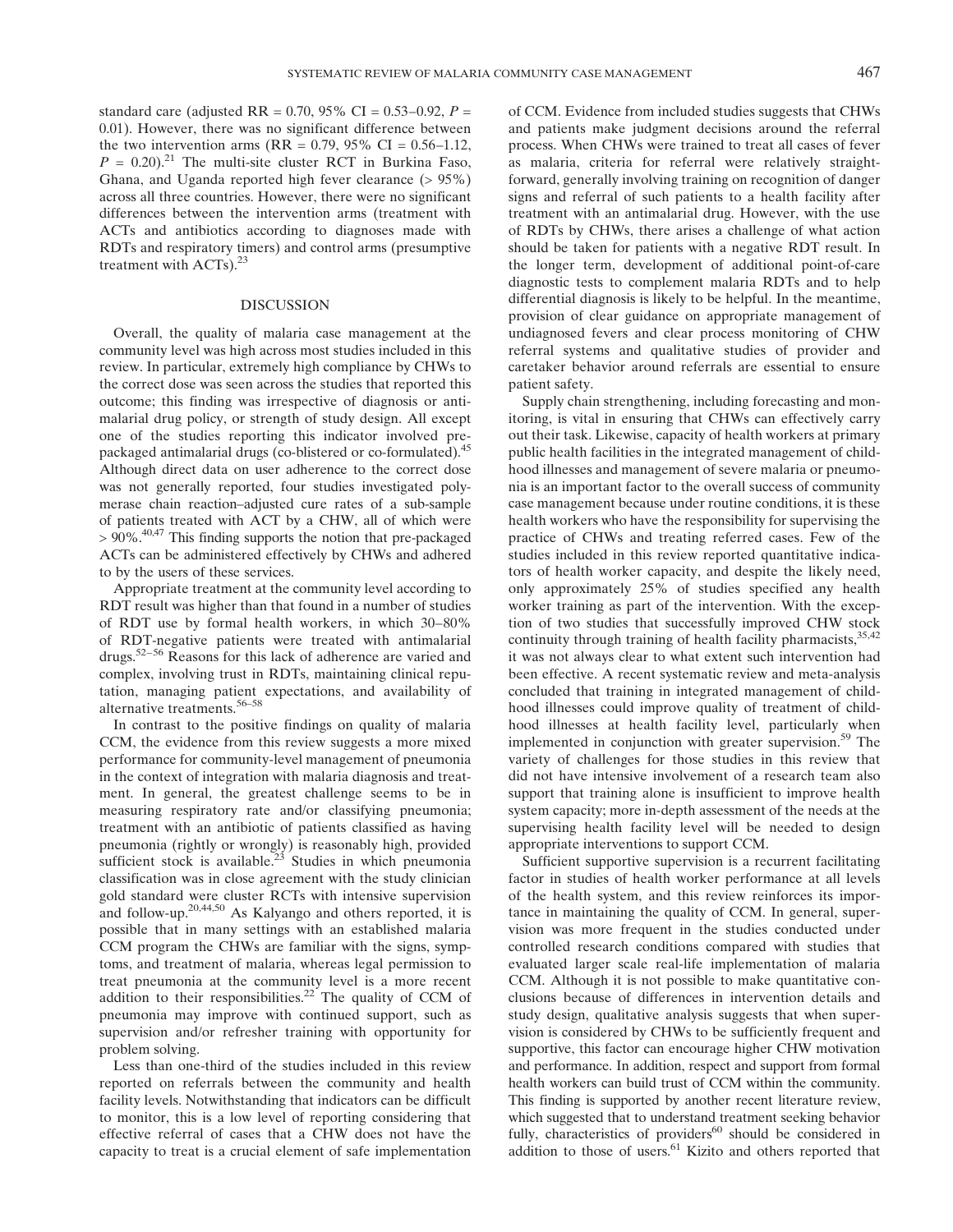traditional barriers such as cost and proximity are important; however, they also report that health services may increase their appeal if they responded to user preferences for friendliness, effectiveness, compassion, and shorter waiting times.<sup>60</sup> Further research is needed to translate effective supervision strategies from research settings to scaled-up programs.

It is not possible to comment on the achievement of one of the fundamental objectives and stated strengths of CHWs in improving socioeconomic (and geographic) access to care<sup>6</sup> because it was rarely reported. Often CHW programs are designed to target hard-to-reach communities (e.g., those > 5 km from a health facility or in the lowest socioeconomic quintiles). It may be that equity was incorporated into the design of the intervention rather than being directly measured. Nevertheless, whenever possible, it is important to evaluate whether a CHW program has actually achieved improved equity of access to included interventions.

Another area of limited evidence is cost-effectiveness of malaria CCM. Nine of the included studies reported a costing element,<sup>19,28–30,36,62,63</sup> with variations in purpose and method of data collection. Although malaria CCM appears to be a less costly approach compared with standard care for malaria treatment at a health facility, the variety of costing methods means it is not possible to present a clear picture of the costeffectiveness of the approach. In particular, data are needed for indirect opportunity costs for CHWs volunteering their time.<sup>64</sup> More economic evaluations of malaria CCM are needed, and standardization of methods to enable cross-study comparison will be extremely valuable.

As this and other recent reviews highlight, there is still relatively little evidence that CHWs can impact on mortality or morbidity,<sup>11,65</sup> although there is reasonable evidence they can perform well with adequate supervision and health system support. Health impact studies rarely reported process or outcome indicators that would help understand health outcomes and relate these to the strength of implementation.<sup>16,25</sup> Similarly, most of the program evaluations focused on process and outcome indicators but did not report on health outcomes (and were not designed to do so). This finding suggests an area for further investigation, namely for studies that are powered to measure impact of malaria CCM on morbidity or mortality to also include process evaluation in their design so that inference can be drawn on the level of implementation of malaria CCM needed to achieve health impact.

It is important to note the potential limitations in terms of the reliability of data extracted from the included studies. Many of the studies reported data on antimalarial drug use and dosage from reviews of the CHW registers, which may have incomplete or inaccurate reporting. Others report the proportion of febrile children receiving an effective antimalarial drug at the correct dose from household surveys, which can have problems with recall and understanding. Direct observation of CHW performance is considered the gold standard, although this observation has implications for influencing behavior and is time and resource intensive and thus is not suitable for routine monitoring. However, despite these limitations, the small number of studies that collected data from CHW registers and household surveys to triangulate data generally found encouragingly similar results.<sup>31,32</sup> Where possible, validation of data from different sources is desirable.

In conclusion, the findings from this review support the potential for CHWs to implement quality care of malaria at the community level, even with increasing complexity of their roles and responsibilities. More evidence is emerging on the integration of malaria CCM with other health services, particularly from programs that follow iCCM approach. CHWs are able to treat uncomplicated pneumonia, although there is room for improvement, particularly in accurate diagnosis. Important facilitating factors for success include interactive and practical training, clear guidelines, and regular supportive supervision. However, there is an urgent need for more evidence on supervision in the context of scaled programs, as well as the most appropriate course of action for RDTnegative patients and the effective referral by CHWs of cases that they are unable to treat. It is a cause for concern that such limited evidence exists on this area, given the crucial role that referral must play in ensuring patient safety when responsibility for case management is transferred to low-level community providers.

Received February 11, 2014. Accepted for publication May 2, 2014.

Published online June 23, 2014.

Note: Supplemental table 2 appears at www.ajtmh.org.

Financial support: This study was supported by the United Nations Children's Fund.

Authors' addresses: Lucy Smith Paintain, Barbara Willey, Jayne Webster, and David Schellenberg, Disease Control Department, Faculty of Infectious and Tropical Diseases, London School of Hygiene and Tropical Medicine, Keppel Street, London, United Kingdom, E-mails: lucy.paintain@lshtm.ac.uk, barbara.willey@lshtm.ac.uk, jayne.webster@ lshtm.ac.uk, and david.schellenberg@lshtm.ac.uk. Sarah Kedenge, Malaria Public Health Group, Kenya Medical Research Institute-Wellcome Trust Research Programme, Nairobi, Kenya, E-mail: skedenge@kemri-wellcome.org. Alyssa Sharkey, Julia Kim, Valentina Buj, and Ngashi Ngongo, United Nations Children's Fund, Health Section, Programme Division, New York, NY, E-mails: asharkey@unicef.org, juliackim99@gmail.com, vbuj@unicef.org, and nngongo@unicef.org.

This is an open-access article distributed under the terms of the [Creative Commons Attribution License](http://creativecommons.org/licenses/by/4.0/), which permits unrestricted use, distribution, and reproduction in any medium, provided the original author and source are credited.

#### REFERENCES

- 1. Roll Back Malaria, 2005. Global Strategic Plan: Roll Back Malaria 2005–2015. Geneva: Roll Back Malaria Partnership.
- 2. World Health Organization, 2010. Guidelines for the Treatment of Malaria. Geneva: World Health Organization.
- 3. World Health Organization, 2012. World Malaria Report 2012. Geneva: World Health Organization.
- 4. United Nations Childrens Fund, 2013. World Malaria Day 2013. Invest in the Future: Defeat Malaria. New York: UNICEF.
- 5. World Health Organization, 2007. Everybody's Business: Strengthening Health Systems to Improve Health Outcomes: WHO's Framework for Action. Geneva: World Health Organization.
- 6. World Health Organization, 2005. The Roll Back Malaria Strategy for Improving Access to Treatment through Home Management for Malaria. Geneva: World Health Organization.
- 7. Haines A, Sanders D, Lehmann U, Rowe AK, Lawn JE, Jan S, Walker DG, Bhutta Z, 2007. Achieving child survival goals: potential contribution of community health workers. Lancet 369: 2121–2131.
- 8. Hopkins H, Talisuna A, Whitty CJ, Staedke SG, 2007. Impact of home-based management of malaria on health outcomes in Africa: a systematic review of the evidence. Malar J 6: 134.
- 9. World Health Organization/United Nations Childrens Fund, 2012. WHO/UNICEF Joint Statement: Integrated Community Case Management (iCCM): An Equity-Focused Strategy to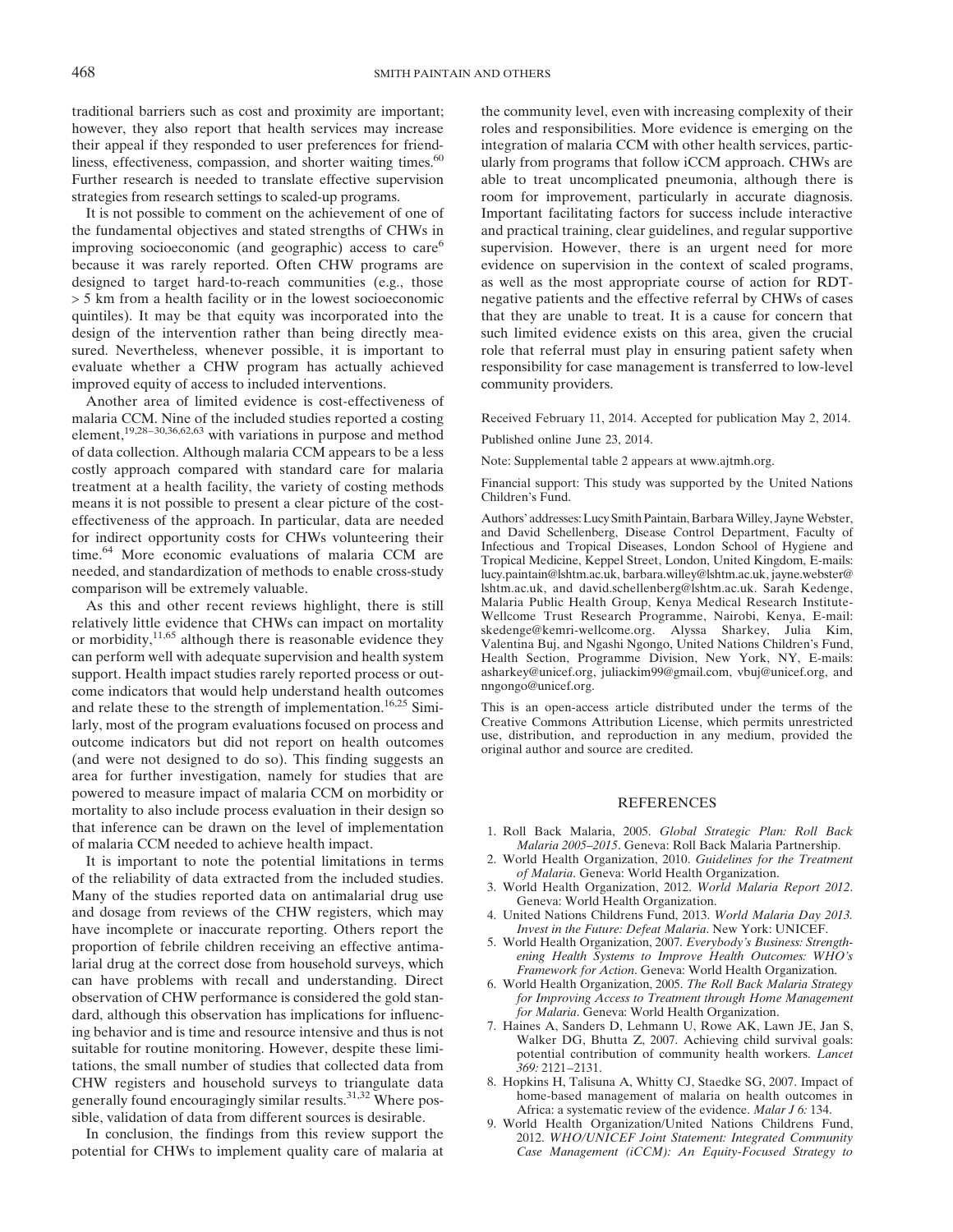Improve Access to Essential Treatment Services for Children. Geneva: World Health Organization and United Nations Childrens Fund.

- 10. de Sousa A, Tiedje KE, Recht J, Bjelic I, Hamer DH, 2012. Community case management of childhood illnesses: policy and implementation in Countdown to 2015 countries. Bull World Health Organ 90: 183–190.
- 11. Christopher JB, Le May A, Lewin S, Ross DA, 2011. Thirty years after Alma-Ata: a systematic review of the impact of community health workers delivering curative interventions against malaria, pneumonia and diarrhoea on child mortality and morbidity in sub-Saharan Africa. Hum Resour Health 9: 27.
- 12. Moher D, Liberati A, Tetzlaff J, Altman DG, PRISMA Group, 2009. Preferred reporting items for systematic reviews and meta-analyses: the PRISMA statement. BMJ 339: b2535.
- 13. Cochrane EPOC, 2010. Cochrane Effective Practice and Organisation of Care (EPOC) Group: Resources for Review Authors. Available at: http://epoc.cochrane.org/epoc-resources-review-authors.
- 14. Popay J, Roberts H, Sowden A, Petticrew M, Arai L, Rodgers M, Britten N, Roen K, Duffy S, 2006. Guidance on the conduct of narrative synthesis in systematic reviews: a product of the ESRC methods programme. Lancaster, United Kingdom: University of Lancaster.
- 15. Eriksen J, Mujinja P, Warsame M, Nsimba S, Kouyate B, Gustafsson LL, Jahn A, Muller O, Sauerborn R, Tomson G, 2010. Effectiveness of a community intervention on malaria in rural Tanzania - a randomised controlled trial. Afr Health Sci 10: 332–340.
- 16. Kidane G, Morrow RH, 2000. Teaching mothers to provide home treatment of malaria in Tigray, Ethiopia: a randomised trial. Lancet 356: 550–555.
- 17. Kouyate B, Some F, Jahn A, Coulibaly B, Eriksen J, Sauerborn R, Gustafsson L, Tomson G, Becher H, Mueller O, 2008. Process and effects of a community intervention on malaria in rural Burkina Faso: randomized controlled trial. Malar J 7: 50.
- 18. Mubi M, Janson A, Warsame M, Martensson A, Kallander K, Petzold MG, Ngasala B, Maganga G, Gustafsson LL, Massele A, Tomson G, Premji Z, Bjorkman A, 2011. Malaria rapid testing by community health workers is effective and safe for targeting malaria treatment: randomised cross-over trial in Tanzania. PLoS ONE 6: e19753.
- 19. Staedke SG, Mwebaza N, Kamya MR, Clark TD, Dorsey G, Rosenthal PJ, Whitty CJ, 2009. Home management of malaria with artemether-lumefantrine compared with standard care in urban Ugandan children: a randomised controlled trial. Lancet 373: 1623–1631.
- 20. Yeboah-Antwi K, Pilingana P, Macleod WB, Semrau K, Siazeele K, Kalesha P, Hamainza B, Seidenberg P, Mazimba A, Sabin L, Kamholz K, Thea DM, Hamer DH, 2010. Community case management of fever due to malaria and pneumonia in children under five in Zambia: a cluster randomized controlled trial. PLoS Med 7: e1000340.
- 21. Chinbuah MA, Kager PA, Abbey M, Gyapong M, Awini E, Nonvignon J, Adjuik M, Aikins M, Pagnoni F, Gyapong JO, 2012. Impact of community management of fever (using antimalarials with or without antibiotics) on childhood mortality: a cluster-randomized controlled trial in Ghana [Special supplement on Integrated Community Case Management]. Am J Trop Med Hyg 87: 11–20.
- 22. Kalyango JN, Rutebemberwa E, Alfven T, Ssali S, Peterson S, Karamagi C, 2012. Performance of community health workers under integrated community case management of childhood illnesses in eastern Uganda. Malar J 11: 282.
- 23. Mukanga D, Tiono AB, Anyorigiya T, Kallander K, Konate AT, Oduro AR, Tibenderana JK, Amenga-Etego L, Sirima SB, Cousens S, Barnish G, Pagnoni F, 2012. Integrated community case management of fever in children under five using rapid diagnostic tests and respiratory rate counting: a multicountry cluster randomized trial [Special supplement on Integrated Community Case Management]. Am J Trop Med Hyg 87: 21–29.
- 24. Fapohunda B, Plowman B, Azairwe R, Bisorbowa G, Langi P, Kato F, Wang X, 2004. Home-Based Management of Fever Strategy in Uganda: A Report of the 2003 Survey. Arlington, VA: MOH, WHO and BASICS II.
- 25. Lemma H, Byass P, Desta A, Bosman A, Costanzo G, Toma L, Fottrell E, Marrast A-C, Ambachew Y, Getachew A, Mulure N, Morrone A, Bianchi A, Barnabas GA, 2010. Deploying artemether-lumefantrine with rapid testing in Ethiopian communities: impact on malaria morbidity, mortality and healthcare resources. Trop Med Int Health 15: 241–250.
- 26. Nsungwa-Sabiiti J, Peterson S, Pariyo G, Ogwal-Okeng J, Petzold MG, Tomson G, 2007. Home-based management of fever and malaria treatment practices in Uganda. Trans R Soc Trop Med Hyg 101: 1199-1207.
- 27. Chinbuah AM, Gyapong JO, Pagnoni F, Wellington EK, Gyapong M, 2006. Feasibility and acceptability of the use of artemether-lumefantrine in the home management of uncomplicated malaria in children 6–59 months old in Ghana. Trop Med Int Health 11: 1003 –1016.
- 28. CDI Study Group, 2008. Community-Directed Interventions for Major Health Problems in Africa: A Multi-Country Study: Final Report. Geneva: TDR.
- 29. Harvey SA, Jennings L, Chinyama M, Masaninga F, Mulholland K, Bell DR, 2008. Improving community health worker use of malaria rapid diagnostic tests in Zambia: package instructions, job aid and job aid-plus-training. Malar J 7: 160.
- 30. Thiam S, Thwing J, Diallo I, Fall FB, Diouf MB, Perry R, Diop M, Diouf ML, Cisse MM, Diaw MM, Thior M, 2012. Scale-up of home-based management of malaria based on rapid diagnostic tests and artemisininbased combination therapy in a resourcepoor country: results in Senegal. Malar J 11: 334.
- 31. Ajayi IO, Browne EN, Garshong B, Bateganya F, Yusuf B, Agyei-Baffour P, Doamekpor L, Balyeku A, Munguti K, Cousens S, Pagnoni F, 2008. Feasibility and acceptability of artemisinin-based combination therapy for the home management of malaria in four African sites. Malar J 7: 6.
- 32. Akweongo P, Agyei-Baffour P, Sudhakar M, Simwaka BN, Konate AT, Adongo PB, Browne EN, Tegegn A, Ali D, Traore A, Amuyunzu-Nyamongo M, Pagnoni F, Barnish G, 2011. Feasibility and acceptability of ACT for the community case management of malaria in urban settings in five African sites. Malar J 10: 240.
- 33. Chanda P, Hamainza B, Moonga HB, Chalwe V, Pagnoni F, 2011. Community case management of malaria using ACT and RDT in two districts in Zambia: achieving high adherence to test results using community health workers. Malar J 10: 158.
- 34. Elmardi KA, Malik EM, Abdelgadir T, Ali SH, Elsyed AH, Mudather MA, Elhassan AH, Adam I, 2009. Feasibility and acceptability of home-based management of malaria strategy adapted to Sudan's conditions using artemisinin-based combination therapy and rapid diagnostic test. Malar J 8: 39.
- 35. Franco C, Schubert J, Yameogo M, Briggs J, Kabuya W, Hitayezu F, Gaparayi P, Rwanuza A, Nyiraharerimana E, Niyitegeka F, Mugeni C, Karema C, 2008. Evaluation of the Home Based Management of Malaria Strategy in Rwanda: 2008. Arlington, VA: BASICS, SPS, USAID.
- 36. Hawkes M, Katsuva JP, Masumbuko CK, 2009. Use and limitations of malaria rapid diagnostic testing by community health workers in war-torn Democratic Republic of Congo. Malar J 8: 308.
- 37. Ishengoma DS, Francis F, Mmbando BP, Lusingu JP, Magistrado P, Alifrangis M, Theander TG, Bygbjerg IC, Lemnge MM, 2011. Accuracy of malaria rapid diagnostic tests in community studies and their impact on treatment of malaria in an area with declining malaria burden in north-eastern Tanzania. Malar J 10: 176.
- 38. Kallander K, Tomson G, Nsungwa-Sabiiti J, Senyonjo Y, Pariyo G, Peterson S, 2006. Community referral in home management of malaria in western Uganda: a case series study. BMC Int Health Hum Rights 6: 2.
- 39. Kelly JM, Osamba B, Garg RM, Hamel MJ, Lewis JJ, Rowe SY, Rowe AK, Deming MS, 2001. Community health worker performance in the management of multiple childhood illnesses: Siaya District, Kenya, 1997–2001. Am J Public Health 91: 1617–1624.
- 40. Ngasala BE, Malmberg M, Carlsson AM, Ferreira PE, Petzold MG, Blessborn D, Bergqvist Y, Gil JP, Premji Z, Martensson A, 2011. Effectiveness of artemether-lumefantrine provided by community health workers in under-five children with uncomplicated malaria in rural Tanzania: an open label prospective study. Malar J 10: 64.